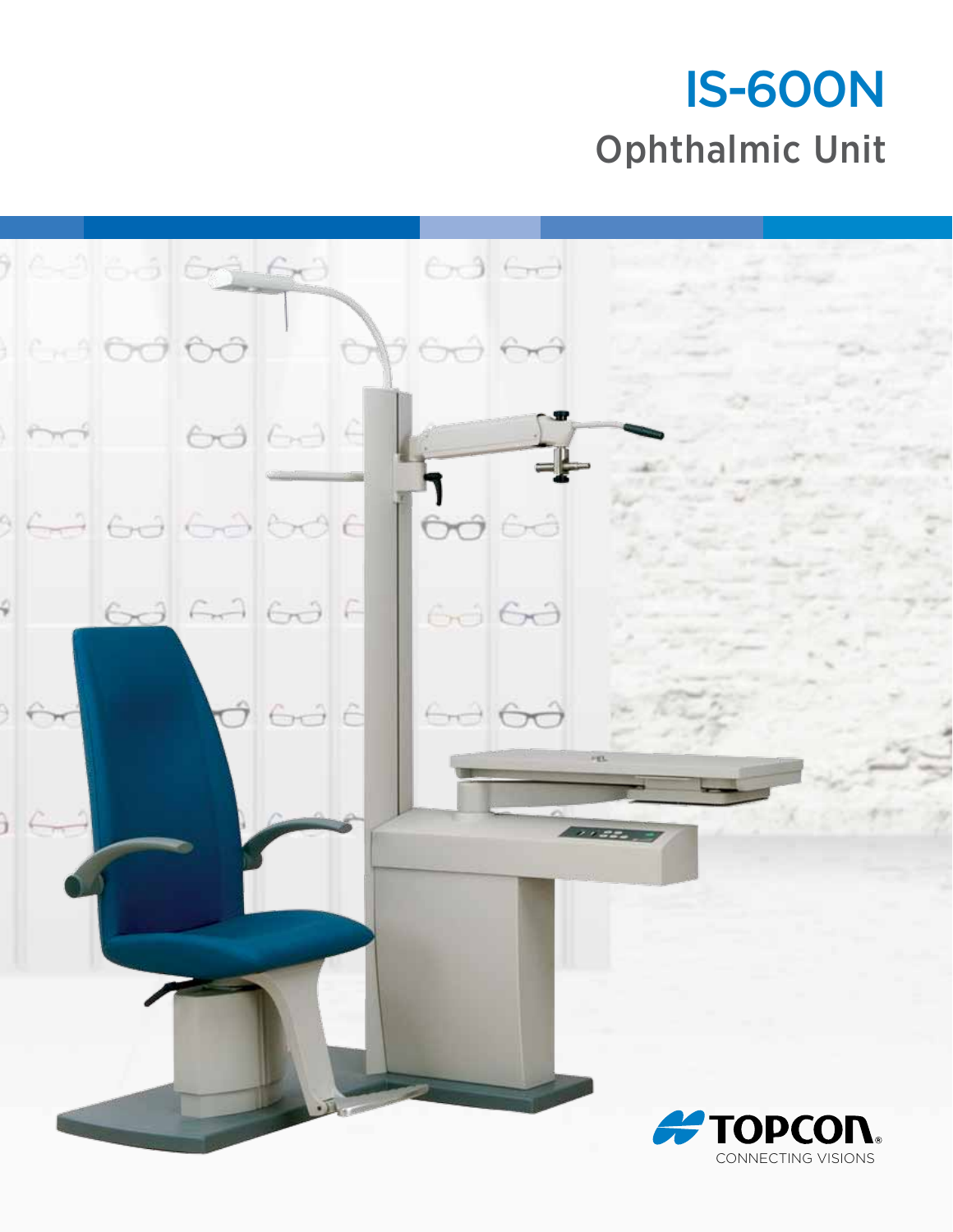# **functional design**



### featured solution for today's busy eye care practice. Some of its key features are: » Compact design

The IS-600N Instrument Stand is an affordable yet fully

- » Room light control
- » Slit lamp illumination adjustment
- » Safety stopper protects patient's legs

The IS-600N is available in a right hand or left hand configuration and in two different voltages: 110V and 220V. It requires a small installation area of 2.25 m² (1.50m x 1.50m) and can accommodate two ophthalmic instruments on its sliding table. The table rotates in and out to allow comfortable patient positioning.

A trial lens set drawer can be added as an optional accessory that fits underneath the control panel.



Ease of operation is guaranteed by the intuitive layout of the control panel.

 $\odot$ 

Main panel

- ON/OFF main switch for the power supply.
- **AUX 1** ON/OFF control for AUX1 output (mainly for room lighting). し

Chair elevation switch.



AUX - 2 ON/OFF control for AUX2 output.



P.

Chair lowering switch with automatic return function.  $\overline{D}$ , Rheostat for halogen lamp (0-230V / 0-100 W), equipped with electronic soft-start system to protect the bulb.

Rheostat for tabletop instruments 0-12V. / 0-60 W max. selected from 3/4.5/6/9/12 voltage transformer inside the unit base.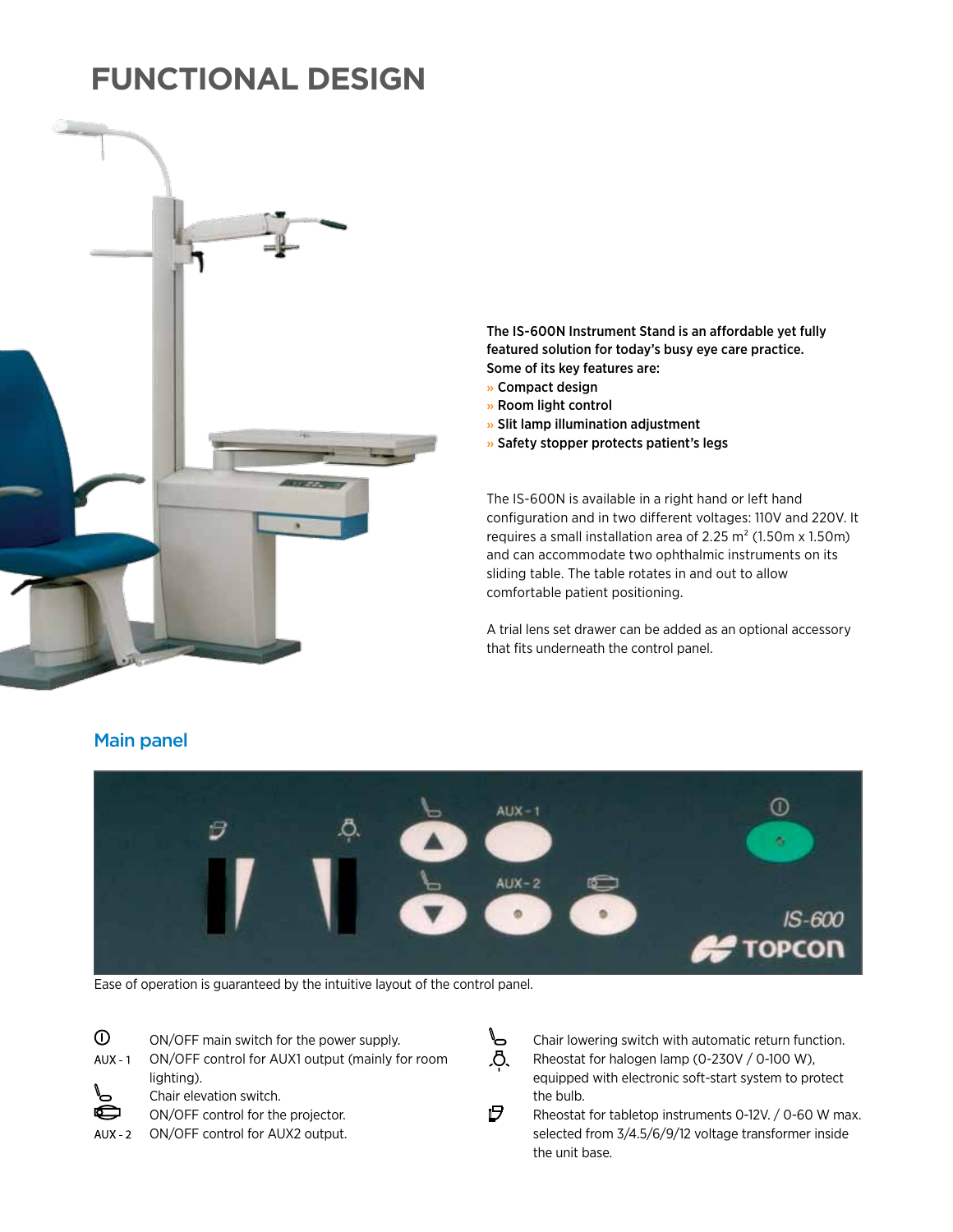# **options**



The trial lens drawer accomodates your trial lens set and is available in light grey and blue.

The elevation of the chair can be operated by the main control panel of the IS-600N and/or by the optional footswitch.

VT-60 Lockable Phoropter Arm (Image not shown)

### Ophthalmic Chairs

There is a line of four different models of ophthalmic chairs that complement the IS-600N. The chart below shows the different features of each model allowing you to match the IS-600N with the chair that is most convenient for the user. All chairs can be used with the optional footswitch for added convenience.

| Chair                               | $OC-5$                                | $OC-6$        | OC-63        | OC-66   |
|-------------------------------------|---------------------------------------|---------------|--------------|---------|
| <b>Backrest</b>                     |                                       | Fixed         |              | Recline |
| Armrest                             | Foldable<br>$\sim$ $-$                |               |              |         |
| Footrest (optional accessory)       | Yes                                   |               | Yes Foldable |         |
| Recline                             | No.                                   |               |              | Yes     |
| <b>Maximum Load</b>                 | 175 kg                                |               |              |         |
| <b>Horizontal Displacement</b>      | <b>No</b>                             |               |              |         |
| <b>Maximum Height</b>               | 685 mm                                | 650 mm        | 615 mm       | 700 mm  |
| Minimum Height                      | 485 mm                                | 460 mm        | 445 mm       | 500 mm  |
| <b>Rotation with Manual Lock</b>    | $O^{\circ}$                           | $118.5^\circ$ | $80^{\circ}$ |         |
| Voltage                             | 110V / 220V AC                        |               |              |         |
| Frequency                           | 50 / 60 Hz                            |               |              |         |
| <b>Maximum Power Consumption</b>    | 450 W                                 | 700W          |              | 450W    |
| <b>Electrical Classification</b>    | Class 1B                              |               |              |         |
| <b>Electrical Protection Degree</b> | <b>IP21</b>                           |               |              |         |
| <b>Net Weight</b>                   | 41 kg                                 | 30 kg         | 32 kg        | 61 kg   |
| <b>Overload: Thermal Protection</b> | $135^\circ$                           |               |              |         |
| <b>Available Upholstery Colors</b>  | <b>Black</b><br><b>Blue and Black</b> |               |              |         |